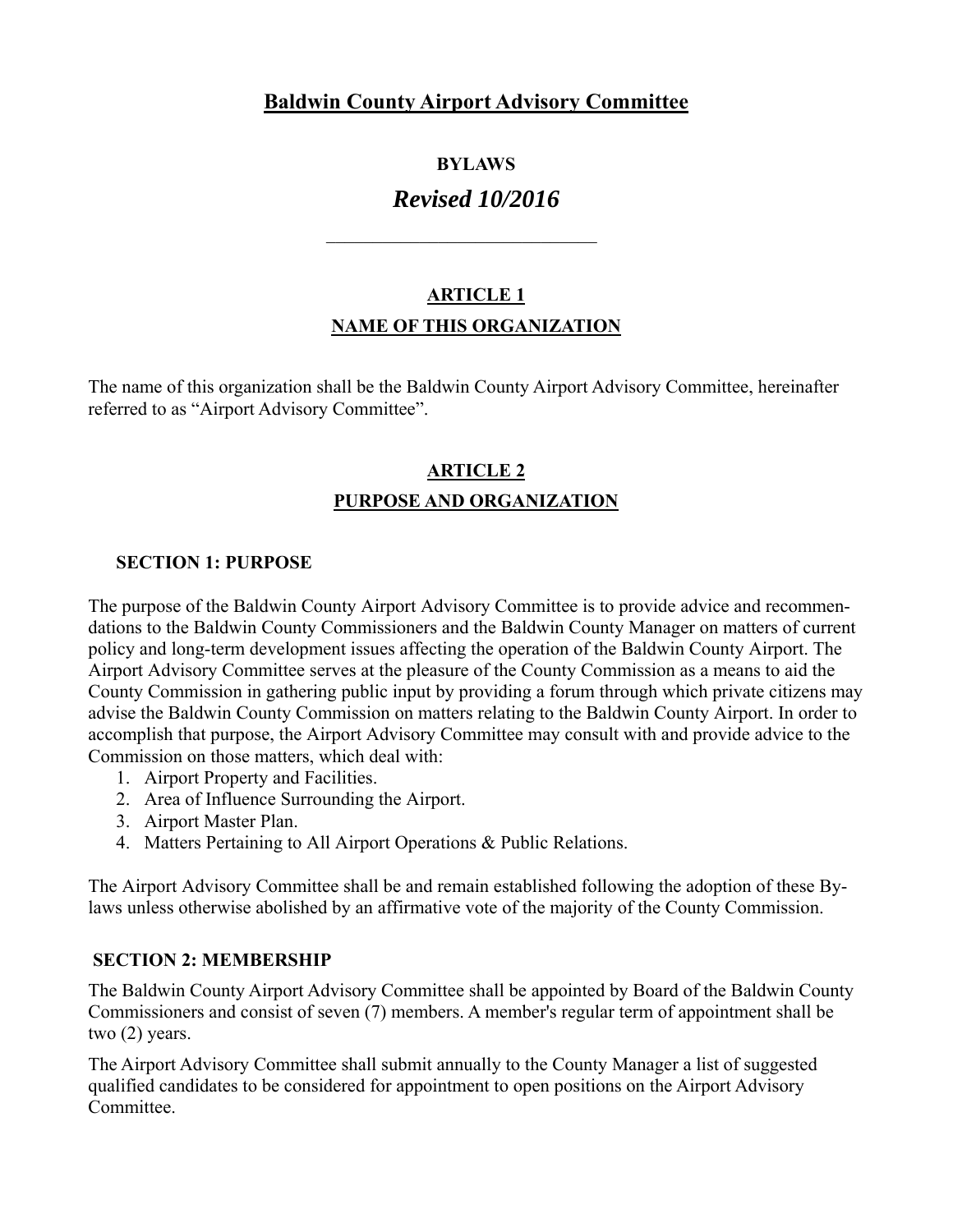To be eligible for appointment to the Airport Advisory Committee, a person must demonstrate special interest or experience in the Baldwin County Airport and/or aviation.

A candidate must also meet one of the following criteria:

1) Resident: To qualify under this category, the person must either own or occupy a residential dwelling located within the County.

2) Aircraft/Hangar Owner: To qualify under this category, the person must have an interest in an aircraft that is based at the Baldwin County Airport or an interest in a hangar that is leased from or constructed at the Baldwin County Airport.

3) Aviation / Management Expertise: To qualify under this category the person must have experience deemed beneficial to the task of the Airport Advisory Committee

The Chairman of the Board of Commissioners shall appoint one County Commissioner to be a member of the Airport Advisory Committee for the purpose of providing a liaison between the Board of Commissioners and the Airport Advisory Committee. The liaison member shall be ex officio and not have a vote. The term of the liaison member shall be until the end of the liaison member's term as County Commissioner.

The Baldwin County contracted Airport Manager shall participate as a non-voting member of the Airport Advisory Committee.

The Executive Director, Development Authority of the City of Milledgeville & Baldwin County shall participate as a non-voting member of the Airport Advisory Committee.

The City of Milledgeville Publics Works Director shall participate as a non-voting member of the Airport Advisory Committee.

There is no limit on the number of terms a member may serve.

All members serve at the pleasure of the appointing entity. The Board of Commissioners may remove any member for cause after such member is provided an opportunity to be heard with regard to the reasons for the proposed removal.

## **SECTION 3: OPEN MEMBERSHIP**

Criteria and selection for membership shall not discriminate based upon sex, race, religion, creed, color, national or ethnic origin, or any other classification protected by law.

## **SECTION 4: TERMINATION OF MEMBERSHIP**

Membership in the Airport Advisory Committee shall terminate in the event that:

- 1. The member shall not be, or shall no longer be, a member of that membership criterion from and for which he or she was appointed.
- 2. The member shall have acted in violation of the Airport Advisory Committee Bylaws.

## **SECTION 5: RESIGNATION**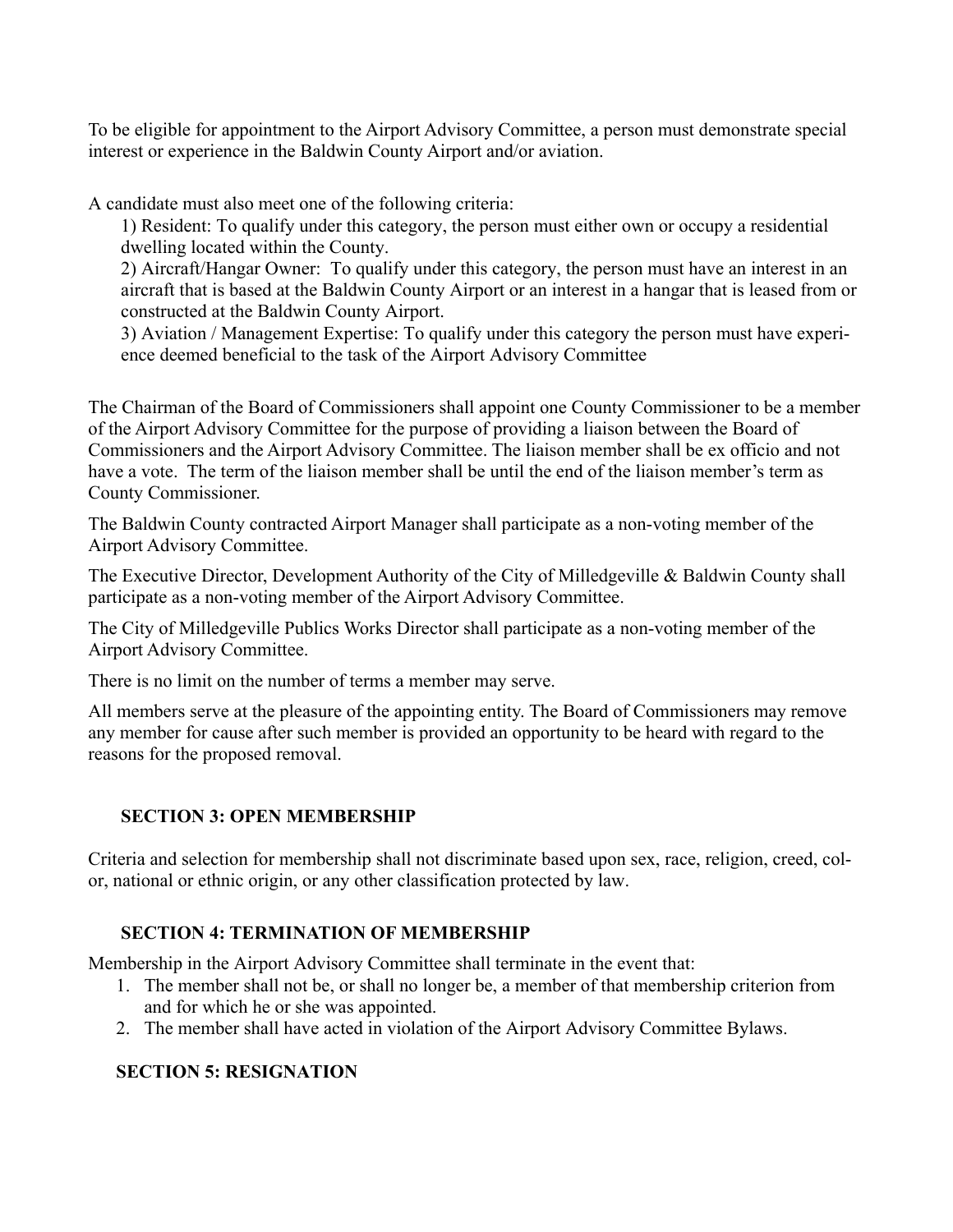An Airport Advisory Committee member may resign at any time by giving written notice to the Chairperson, who shall forward such notice to the Airport Advisory Committee and the County Commission. Any such resignation will take effect upon receipt or upon any date specified therein. The acceptance of such resignation shall not be necessary to make it effective.

#### **SECTION 6: FILLING OF VACANCIES**

In the event of a vacancy on the Airport Advisory Committee the County Commission shall select an individual from a list of recommended qualified candidates provided by the Airport Advisory Committee to fill such vacancy as soon as reasonably practicable. New members must meet the qualifications set forth in these bylaws.

#### **SECTION 7: COMPENSATION AND EXPENSES**

Members shall serve without pay except for reimbursement for travel expenses to meetings outside of the County. The County Manager must approve these reimbursements in advance. The County Manager shall designate a staff member to be responsible for providing actual materials and supplies necessary to conduct the business of the Airport Advisory Committee.

## **ARTICLE 3 POWERS AND DUTIES OF THE BALDWIN COUNTY AIRPORT ADVISORY COMMITTEE**

## **SECTION 1: CONFLICT OF INTEREST**

The Baldwin County Airport Advisory Committee will be advisory to the Baldwin County Commissioners and County Manager acting in its capacity as the Airport Advisory Committee, and may take no action that binds Baldwin County or the Airport Advisory Committee. Advisory Committee members shall abstain from participation in discussions or matters in which they may have a financial or vested interest. In the event of such an interest, an Airport Advisory Committee member shall disclose to the Airport Advisory Committee that such an interest exists and remove herself/himself from further participation in said discussions or matters.

## **SECTION 2: CODE OF CONDUCT**

All members of the Airport Advisory Committee must adhere to the provisions under the Baldwin County Code of Conduct for elected County Commissioners.

#### **SECTION 3: ATTENDANCE**

 If a member shall be absent without the consent of the Airport Advisory Committee from three (3) meetings, whether regular or special, within twelve (12) consecutive calendar months, such absence shall result in the termination of the membership of the absenting member. A member's absence shall be excused if, prior to the meeting from which said member will be absent, said member notifies the Chairperson of his or her intent to be absent and the reasons therefore; provided, however, that a member shall be entitled to only three (3) excused absences within twelve (12) consecutive calendar months. At each meeting, after the roll has been called, the Chairperson shall report to the Airport Advisory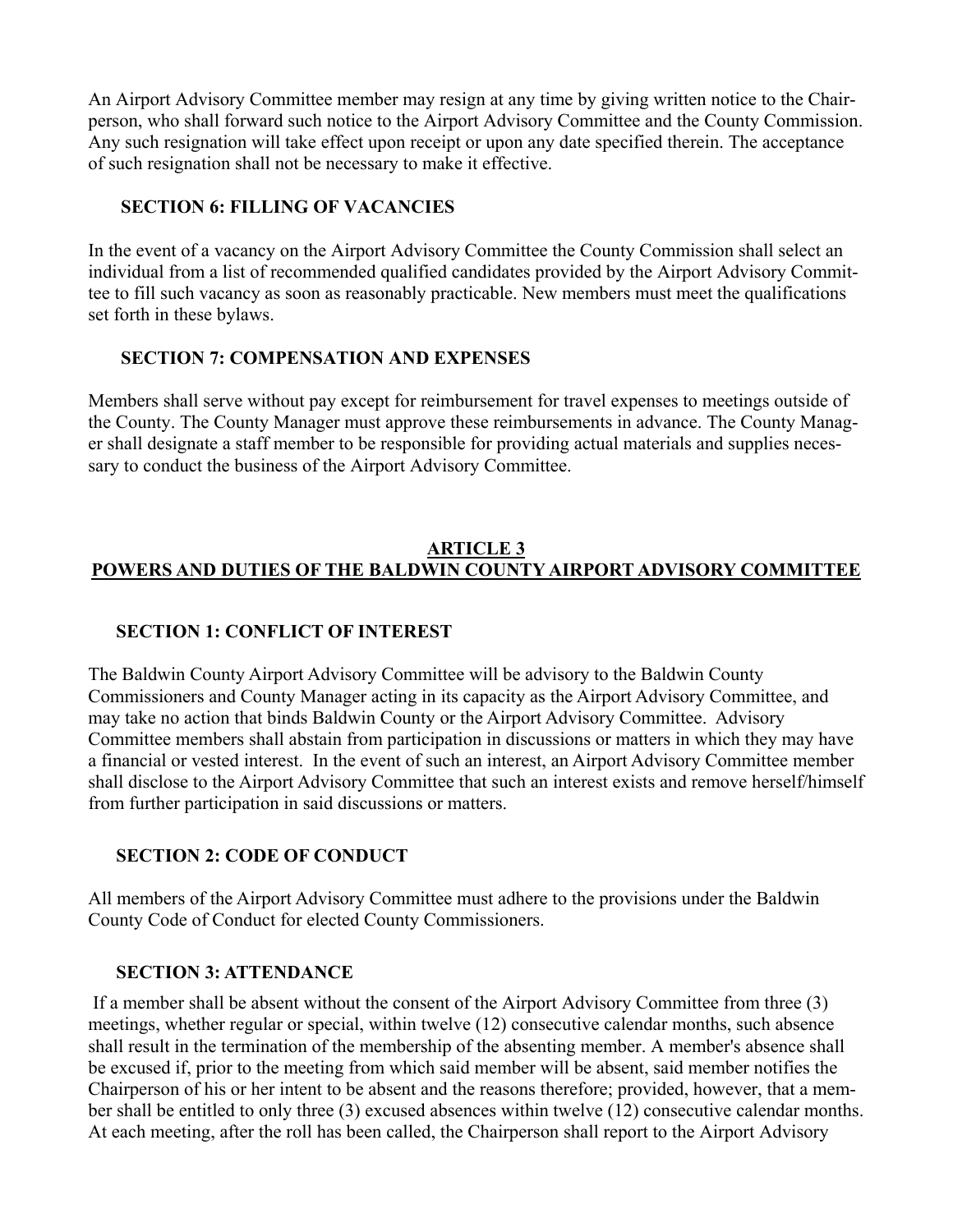Committee the name of any member who has so notified him or her of his or her intent to be absent and the reason for such absence.

#### **ARTICLE 4 MEETINGS OF THE BALDWIN COUNTY AIRPORT ADVISORY COMMITTEE**

## **SECTION 1: REGULAR MEETINGS**

The Baldwin County Airport Advisory Committee shall set regular meetings of the Baldwin County Airport Advisory Committee for the forthcoming year at the annual meeting. The Airport Advisory Committee shall hold regular meetings quarterly. The Annual Meeting shall be held on the first Tuesday after the initial meeting of the Baldwin County Commissioners in January at the Baldwin County Airport.

## **SECTION 2: NOTIFICATION**

 The County Manager and/or Chairperson of the Airport Advisory Committee shall prepare a notice of the meeting and an agenda of all matters to come before the meeting, and distribute or deliver electronically the same to the Baldwin County Airport Advisory Committee prior to the regular meeting. Any member of the Baldwin County Airport Advisory Committee may cause matters to be placed on the agenda by advising the County Manager and/or Chairperson no later than 12: 00 noon on the Wednesday preceding the next regular meeting.

# **SECTION 3: SPECIAL MEETINGS**

Special meetings may be held upon call of the Chairperson, or an affirmative vote by a majority of the members of the Airport Advisory Committee present at a regular or special meeting of the Airport Advisory Committee at which a quorum is present. The special meeting will be for the purpose of transacting any business designated in the call, after notification of all members of the Airport Advisory Committee is distributed or delivered electronically at least twenty-four (24) hours before the time specified for the special meeting. At such special meeting, no business other than that designated in the call shall be considered.

# **SECTION 4**: **QUORUM**

The powers of the Airport Advisory Committee shall be vested in the members thereof in office from time to time. The powers of the Airport Advisory Committee shall be vested in the members thereof in office from time to time. A majority of the Airport Advisory Committee members then in office shall constitute a quorum for the purpose of conducting the Airport Advisory Committee's business, exercising its powers and for all other purposes, but less than that number may adjourn the meeting from time to time until a quorum is obtained. An affirmative vote by a majority of the members of the Airport Advisory Committee present at a regular or special meeting of the Airport Advisory Committee at which a quorum is present shall be required for approval of any questions brought before the Airport Advisory Committee.

## **SECTION 5: RULES OF ORDER**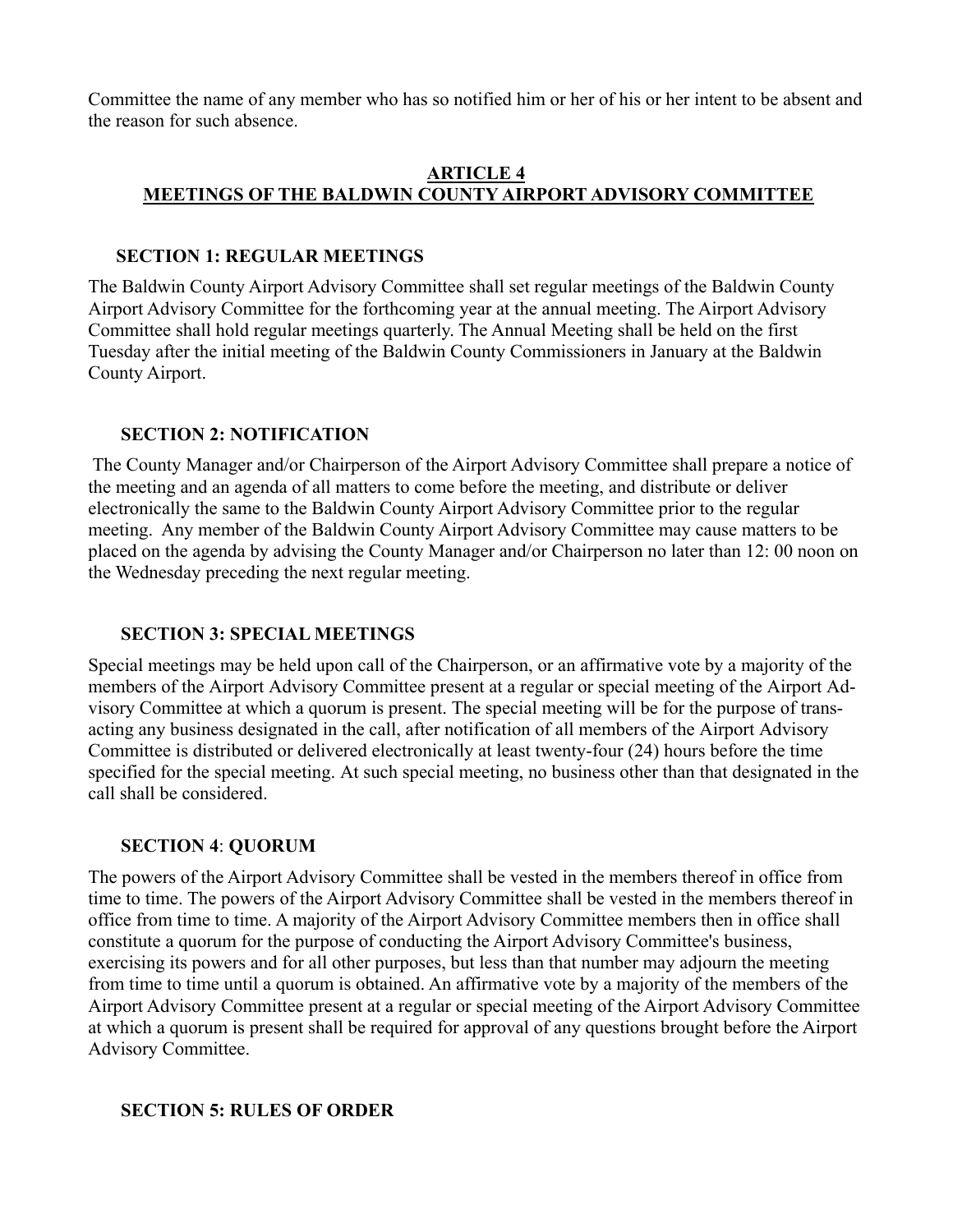All meetings of the Baldwin County Airport Advisory Committee shall be conducted in accordance with Robert's Rules of Order.

## **SECTION 6: ALL MEETINGS TO BE OPEN AND PUBLIC**

All meetings of the Airport Advisory Committee shall be open and public to the extent required by law. All persons shall be permitted to attend except as otherwise provided by law.

# **SECTION 7: RIGHT OF PUBLIC TO APPEAR AND SPEAK**

At every regular meeting, members of the public shall have an opportunity to address the Airport Advisory Committee on matters within the Airport Advisory Committee's subject matter jurisdiction. Public input and comment on matters on the agenda, as well as public input and comment on matters not otherwise on the agenda, shall be made during the time set aside for public comment; provided, however, that the Chairperson may direct that public input and comment on matters on the agenda be heard when the matter regularly comes up on the agenda. The Chairperson may limit the total amount of time allocated for public discussion on particular issues and/or the time allocated for each individual speaker.

## **SECTION 8: NON-AGENDA ITEMS**

Matters brought before the Airport Advisory Committee at a regular meeting, which were not placed on the agenda of the meeting, shall not be acted upon by the Airport Advisory Committee at that meeting unless action on such matters is permissible pursuant to law. Those non-agenda items brought before the Airport Advisory Committee that the Airport Advisory Committee determines will require Airport Advisory Committee consideration and action and where Airport Advisory Committee action at that meeting is not so authorized shall be placed on the agenda for a future meeting.

# **SECTION 9: RECOMMENDATIONS TO COUNTY COMMISSION**

Recommendations of the Airport Advisory Committee to the County Commission shall be prepared in writing and submitted to the County Manager.

Recommendations may be presented to the County Commission during a public meeting once the assigned County staff prepares a staff report summarizing key facts, analysis, cost/benefit consideration, fiscal impact, and policy implications and options, and the report has been reviewed by the County Manager. The official minutes of the Airport Advisory Committee documenting the Airport Advisory Committee recommendation(s) shall be attached to the staff report.

# **SECTION 10: MINUTES (ACTION)**

Minutes of the Airport Advisory Committee shall be prepared in writing by the Airport Advisory Committee. Copies of the minutes of each Airport Advisory Committee meeting shall be made available to each member of the Airport Advisory Committee and the County Commission. Approved minutes shall be filed in the official book of minutes of the Airport Advisory Committee.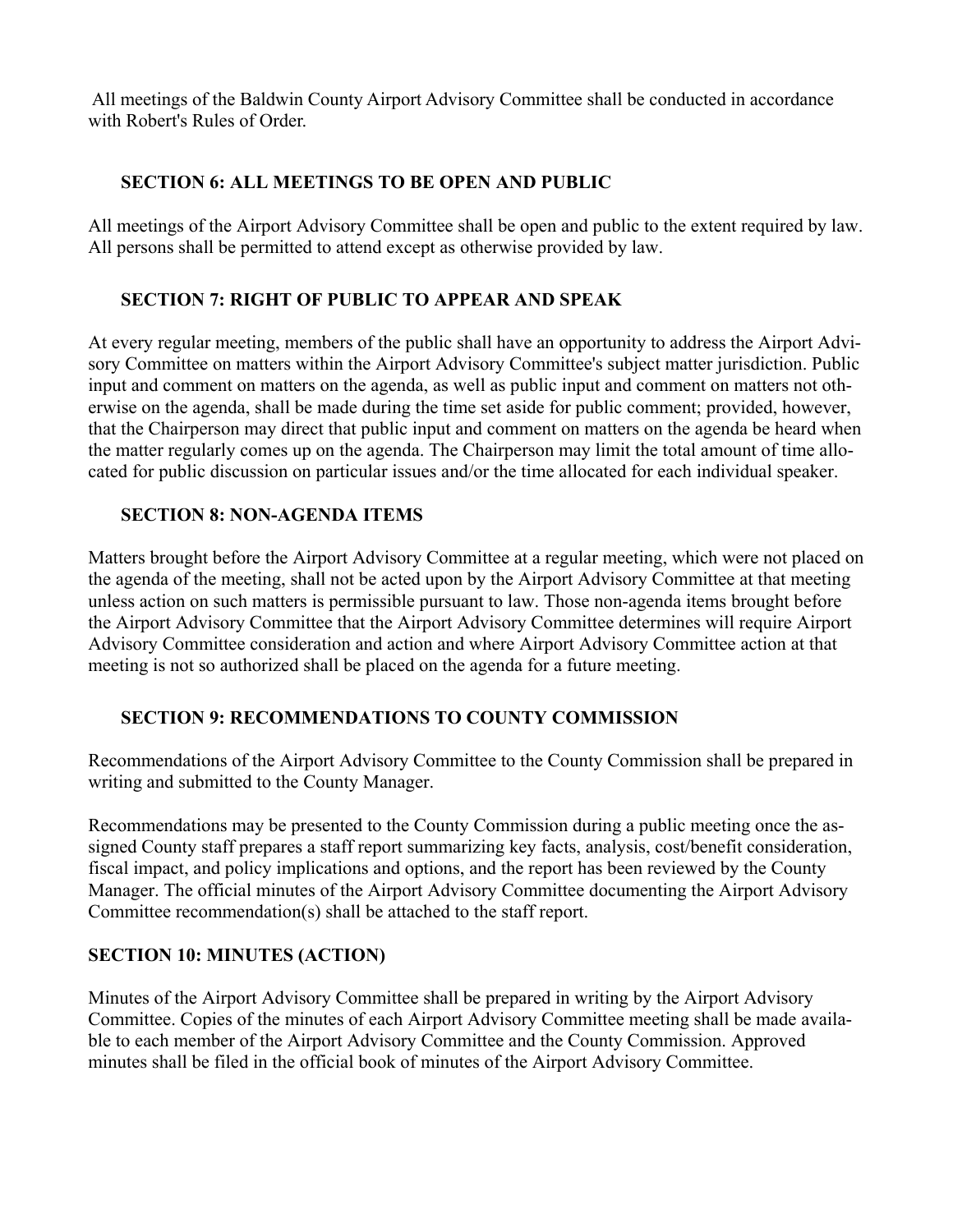#### **ARTICLE 5 OFFICERS AND DUTIES**

#### **SECTION 1: OFFICERS**

The officers of the Airport Advisory Committee shall consist of a Chairperson and a Vice Chairperson, who shall be elected in the manner set forth. At the annual meeting in January an election of officers for the forthcoming twelve (12) months will be held, and those newly elected officers shall assume their position upon election.

#### **SECTION 2: CHAIRPERSON**

The Chairperson shall preside at all meetings of the Airport Advisory Committee and may submit such agenda; recommendations and information at such meetings as are reasonable and proper for the conduct of the business affairs and policies of the Airport Advisory Committee. The Chairperson may sign documents necessary to carry out the business of the Airport Advisory Committee. The Chairperson may communicate with any County staff member to provide unofficial feedback on general items concerning the Baldwin County Airport, as necessary.

#### **SECTION 3: VICE CHAIRPERSON**

The Vice Chairperson shall perform the duties of the Chairperson in the absence or incapacity of the Chairperson. In the event of the death, resignation or removal of the Chairperson, the Vice Chairperson shall assume the Chairperson's duties until such time as the Airport Advisory Committee shall elect a new Chairperson.

## **SECTION 4: ADDITIONAL OFFICERS**

 The Baldwin County Airport Advisory Committee may appoint such other officers, as the Airport Advisory Committee deems necessary.

## **SECTION 5: ADDITIONAL DUTIES**

The officers of the Airport Advisory Committee shall perform such other duties and functions as may from time to time be required by the Airport Advisory Committee, these Bylaws, or other rules and regulations, or which duties and functions are incidental to the office held by such officers.

#### **SECTION 6: ELECTION**

The Chairperson and Vice Chairperson shall initially be elected from among the members of the Airport Advisory Committee at the Airport Advisory Committee's first regular meeting. Thereafter, the Chairperson and Vice Chairperson shall be elected annually from among the members of the Airport Advisory Committee. Such officers of the Airport Advisory Committee shall hold office for one year following their election and until their successors are elected and in office. Any such officer shall not be prohibited from succeeding him or herself.

#### **SECTION 7: REMOVAL OF OFFICERS**